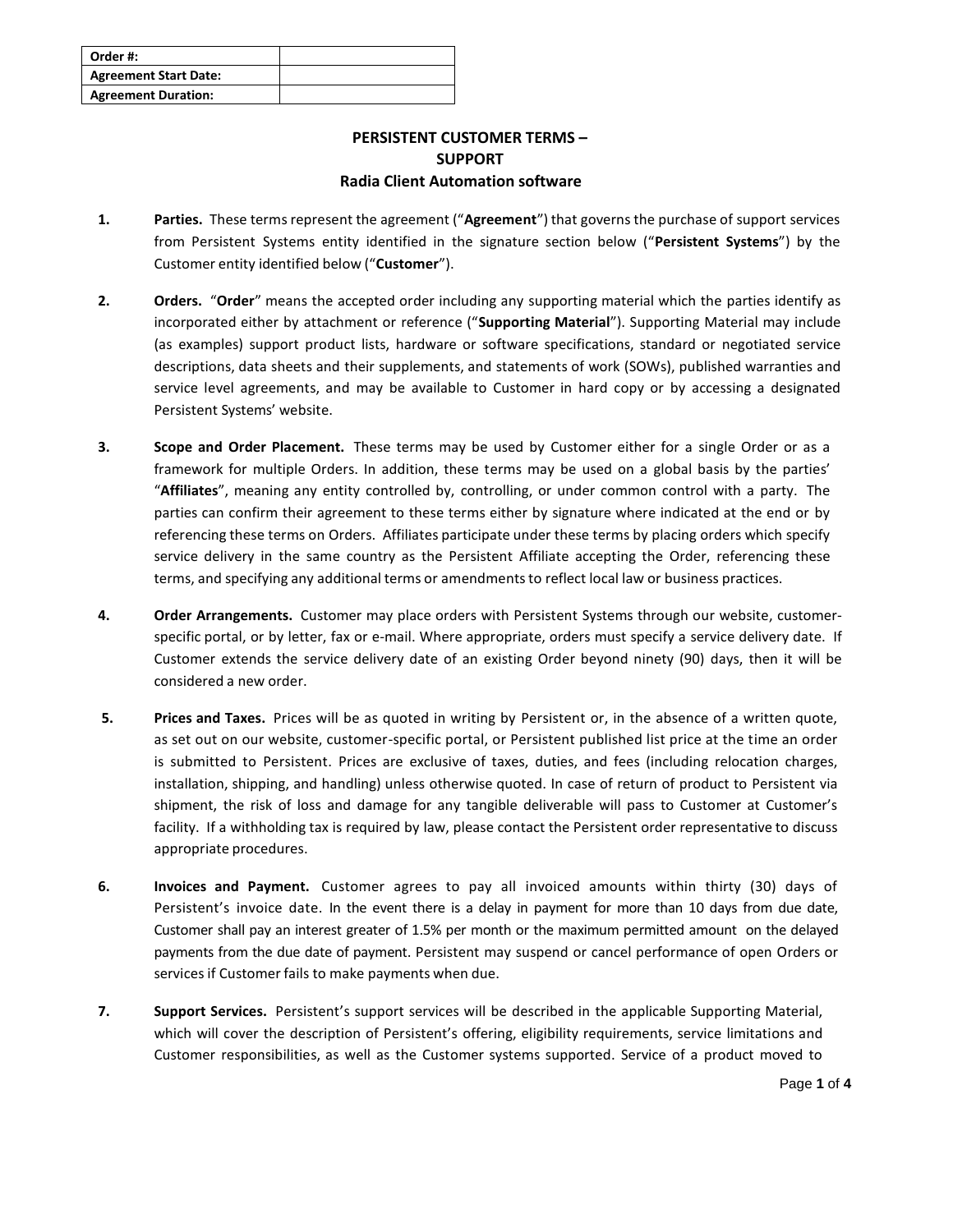another location is subject to availability and modified service response time.

## **8. Eligibility.**

Persistent's service, support and warranty commitments do not cover claims resulting from:

- 1. improper use, site preparation, or site or environmental conditions or other non-compliance with applicable Supporting Material;
- 2. Modifications or improper system maintenance or calibration not performed by Persistent or authorized by Persistent;

3. failure or functional limitations of any non- Persistent software or product impacting systems receiving Persistent

support or service;

- 4. malware (e.g. virus, worm, etc.) not introduced by Persistent; or
- 5. abuse, negligence, accident, fire or water damage, electrical disturbances, transportation by Customer, or other causes beyond Persistent's control.
- **9. Dependencies.** Persistent's ability to deliver services will depend on Customer's reasonable and timely cooperation and the accuracy and completeness of any information from Customer needed to deliver the services.
- **10. Change Orders.** We each agree to appoint a project representative to serve as the principal point of contact in managing the delivery of services and in dealing with issues that may arise. Requests to change the scope of services or deliverables will require a change order signed by both parties.
- **11. Services Performance**. Services are performed using generally recognized commercial practices and standards. Customer agrees to provide prompt notice of any such service concerns and Persistent will re- perform any service that fails to meet this standard.
- **12. Intellectual Property Rights.** No transfer of ownership of any intellectual property will occur under this Agreement. Customer grants Persistent a non-exclusive, worldwide, royalty-free right and license to any intellectual property that is necessary for Persistent and its designeesto perform the ordered services.
- **13. Intellectual Property Rights Infringement.** Persistent will defend and/or settle any claims against Customer that allege that a Persistent -branded patch, update, upgrade or enhancement ("Deliverable") as supplied under this Agreement infringes the intellectual property rights of a third party. Persistent will rely on Customer's prompt notification of the claim and cooperation with our defense. Persistent may modify the Deliverable so as to be non-infringing and materially equivalent, or we may procure a license. If these options are not available, we will refund to Customer the amount paid for the affected Deliverable in the first year or the depreciated value thereafter or, for support services, the balance of any pre-paid amount or, for professional services, the amount paid. Persistent is not responsible for claims resulting from any unauthorized use of the products or services. Persistent has no obligation for any claim of infringement arising from: Persistent's compliance with, or use of, Customer's designs, specifications, instructions or technical information; unapproved modifications by or on behalf of Customer; or product use outside the scope of specifications or written instructions of Persistent. This shall be the exclusive remedy of the Customer under the Agreement for the third party infringement claims.
- **14. Confidentiality.** Information exchanged under this Agreement will be treated as confidential if identified as such at disclosure or if the circumstances of disclosure would reasonably indicate such treatment. Confidential information may only be used for the purpose of fulfilling obligations or exercising rights under this Agreement, and shared with employees, agents or contractors with a need to know such information to

Page **2** of **4**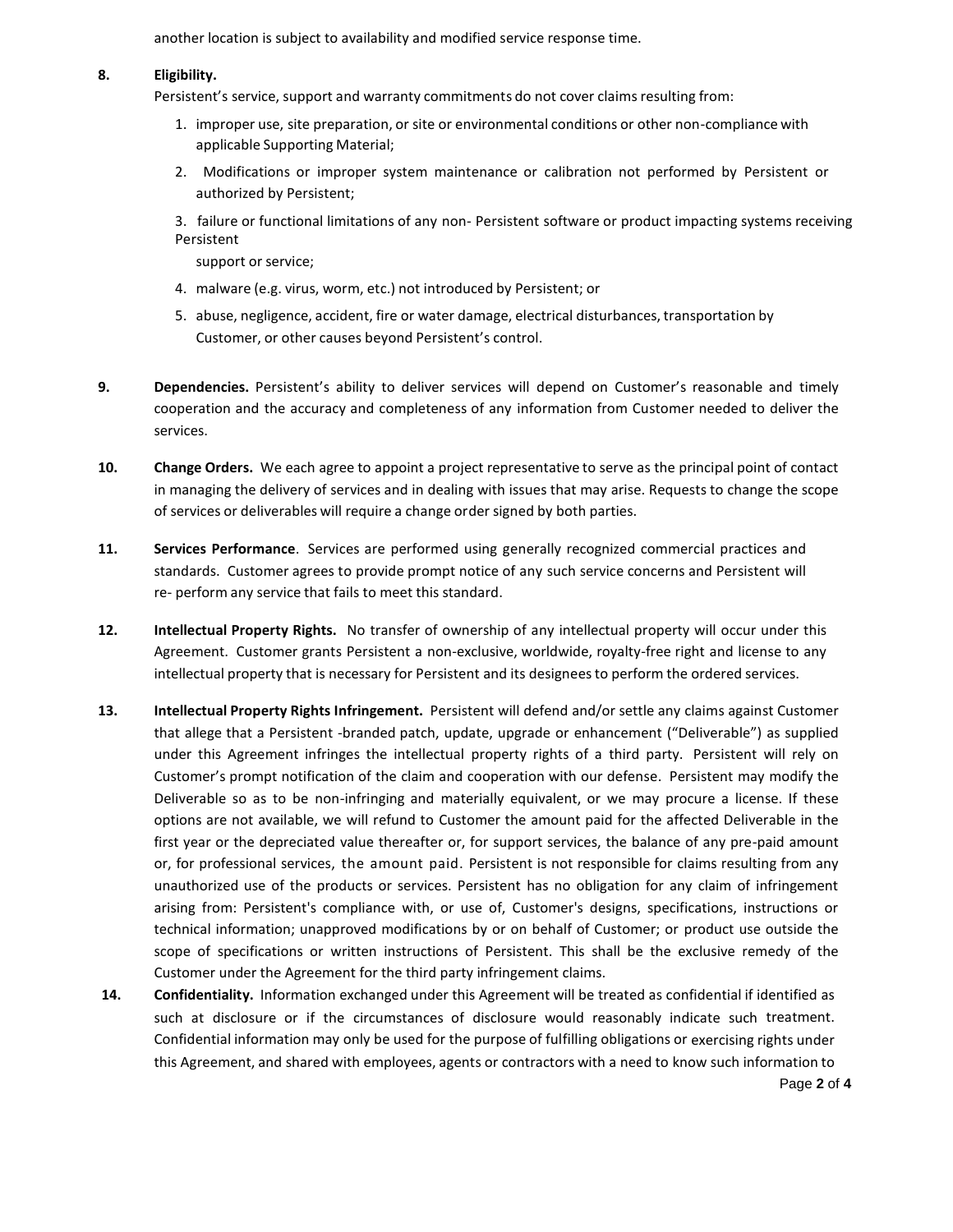support that purpose. Confidential information will be protected using a reasonable degree of care to prevent unauthorized use or disclosure for 3 years from the date of receipt or (if longer) for such period as the information remains confidential. These obligations do not cover information that: i) was known or becomes known to the receiving party without obligation of confidentiality; ii) is independently developed by the receiving party; or iii) where disclosure is required by law or a governmental agency.

- **15. Personal Information.** Each party shall comply with their respective obligations under applicable data protection legislation. Persistent does not intend to have access to personally identifiable information ("**PII**") of Customer in providing services. To the extent Persistent has access to Customer PII stored on a system or device of Customer, such access will likely be incidental and Customer will remain the data controller of Customer PII at all times. Persistent will use any PII to which it has access strictly for purposes of delivering the services ordered.
- **16. Global Trade compliance.** Services provided under these terms are for Customer'sinternal use and not for further commercialization. Persistent may suspend its performance under this Agreement to the extent required by laws applicable to either party.
- **17. Limitation of Liability**. The limitations and exclusions in this Section 17 (Limitation of Liability) apply to the full extent they are not prohibited by applicable law without the possibility of contractual waiver. Regardless of the basis on which Customer is entitled to claim damages from Persistent (including fundamental breach, negligence, misrepresentation, or other contract or tort claim), Persistent 's entire liability for all claims in the aggregate arising from or related to each Order under this Agreement will not exceed the amount of any actual direct damages up to the charges (if the Order is subject to fixed term charges, up to three months' charges) Customer paid under the Order that is the subject of the claim.

UNDER NO CIRCUMSTANCES IS PERSISTENT, ITS SOFTWARE DEVELOPERS OR SUPPLIERS BE LIABLE FOR ANY OF THE FOLLOWING, EVEN IF INFORMED OF THEIR POSSIBILITY: LOSS OF, OR DAMAGE TO, DATA; SPECIAL, INCIDENTAL, EXEMPLARY, OR INDIRECT DAMAGES, OR FOR ANY ECONOMIC CONSEQUENTIAL DAMAGES; OR LOST PROFITS, BUSINESS, REVENUE, GOODWILL, OR ANTICIPATED SAVINGS.

- **19. Disputes.** If Customer is dissatisfied with any services purchased under these terms and disagrees with Persistent's proposed resolution, we both agree to promptly escalate the issue to a Vice President (or equivalent executive) in our respective organizations for an amicable resolution without prejudice to the right to later seek a legal remedy.
- **20. Force Majeure**. Neither party will be liable for performance delays nor for non-performance due to causes beyond its reasonable control, except for payment obligations.
- **21. Termination.** Either party may terminate this Agreement on written notice if the other fails to meet any material obligation and fails to remedy the breach within thirty (30) days after being notified in writing of the details. Persistent has a right to terminate the Agreement if the Customer fails to pay any sums due as prescribed in this Agreement. If either party becomesinsolvent, unable to pay debts when due, files for or is subject to bankruptcy or receivership or asset assignment, the other party may terminate this Agreement and cancel any unfulfilled obligations. Any terms in the Agreement which by their nature extend beyond termination or expiration of the Agreement will remain in effect until fulfilled and will apply to both parties' respective successors and permitted assigns.
- **22. Assignment**. Except as provided in the Agreement, neither party may assign or transfer the Agreement nor any of its rights nor obligations under this Agreement without the other party's prior written consent which consent shall not be unreasonable withheld or delayed . Any attempted assignment or transfer without such consent will be void. Persistent may assign or transfer any of its rights or obligations under this Agreement and applicable Service upon notice in connection with a merger, reorganization, transfer, sale of